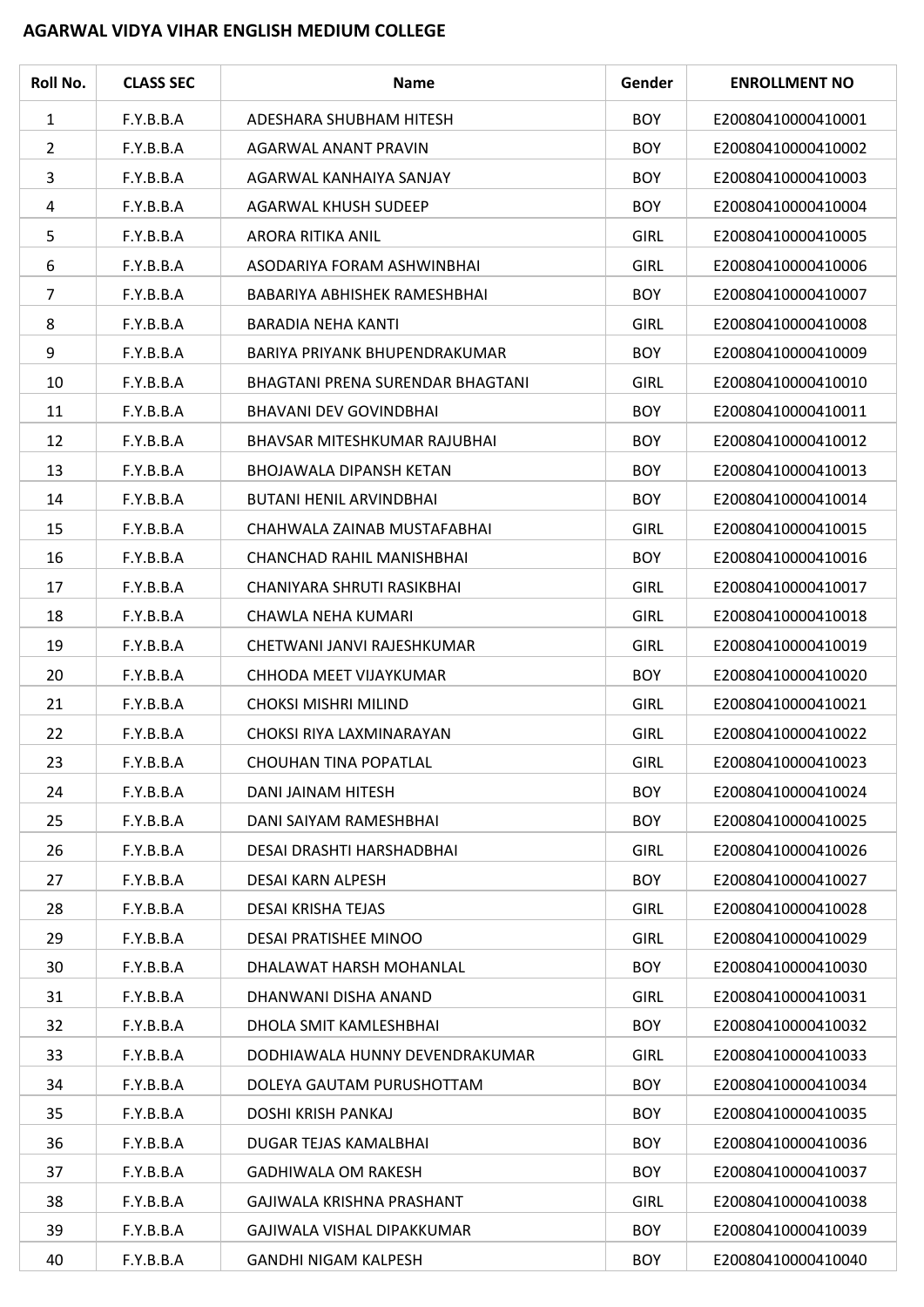| Roll No. | <b>CLASS SEC</b> | <b>Name</b>                        | Gender      | <b>ENROLLMENT NO</b> |
|----------|------------------|------------------------------------|-------------|----------------------|
| 41       | F.Y.B.B.A        | <b>GARUDA PREET DEVENDRA</b>       | <b>BOY</b>  | E20080410000410041   |
| 42       | F.Y.B.B.A        | <b>GHAWTE SHAYAAN MUJEEB</b>       | <b>BOY</b>  | E20080410000410042   |
| 43       | F.Y.B.B.A        | <b>GHIYAL RUTVIK ASHVINBHAI</b>    | <b>BOY</b>  | E20080410000410043   |
| 44       | F.Y.B.B.A        | <b>GODIWALA TANMAY RUSHIKESH</b>   | <b>BOY</b>  | E20080410000410044   |
| 45       | F.Y.B.B.A        | <b>GOHIL SAHIL KALPESHKUMAR</b>    | <b>BOY</b>  | E20080410000410045   |
| 46       | F.Y.B.B.A        | GULECHHA YASHVI KAMAL              | <b>GIRL</b> | E20080410000410046   |
| 47       | F.Y.B.B.A        | <b>GUPTA NILESH MEWALAL</b>        | <b>BOY</b>  | E20080410000410047   |
| 48       | F.Y.B.B.A        | HANRA ROHIT TAPANBHAI              | <b>BOY</b>  | E20080410000410048   |
| 49       | F.Y.B.B.A        | HARKHANI KROMIL MUKESHBHAI         | <b>BOY</b>  | E20080410000410049   |
| 50       | F.Y.B.B.A        | <b>INDORWALA PRACHI ANIL</b>       | <b>GIRL</b> | E20080410000410050   |
| 51       | F.Y.B.B.A        | <b>ISANI FARHAN RAFIKBHAI</b>      | <b>BOY</b>  | E20080410000410051   |
| 52       | F.Y.B.B.A        | <b>ITALIYA VIDHI SURESHBHAI</b>    | <b>GIRL</b> | E20080410000410052   |
| 53       | F.Y.B.B.A        | JAIN MEET JITENDRA                 | <b>BOY</b>  | E20080410000410053   |
| 54       | F.Y.B.B.A        | JAIN SIDDHARTH SUMERMALJI          | <b>BOY</b>  | E20080410000410054   |
| 55       | F.Y.B.B.A        | JAIN YASHVI DINESH                 | <b>GIRL</b> | E20080410000410055   |
| 56       | F.Y.B.B.A        | JARIWALA ZAINUL ARSHAD             | <b>BOY</b>  | E20080410000410056   |
| 57       | F.Y.B.B.A        | JARIWALA ZEEL IMESHKUMAR           | <b>GIRL</b> | E20080410000410057   |
| 58       | F.Y.B.B.A        | JAYANI HITARTH RAMESHBHAI          | <b>BOY</b>  | E20080410000410058   |
| 59       | F.Y.B.B.A        | JHA ANKITKUMAR KANHAYAMOHAN        | <b>BOY</b>  | E20080410000410059   |
| 60       | F.Y.B.B.A        | <b>JHUNJHUNWALA TANISHA VISHAL</b> | <b>GIRL</b> | E20080410000410060   |
| 61       | F.Y.B.B.A        | KACHHADIYA MAHEKKUMARI MANSUKHBHAI | <b>GIRL</b> | E20080410000410061   |
| 62       | F.Y.B.B.A        | KACHIWALA HARI HITESHKUMAR         | <b>BOY</b>  | E20080410000410062   |
| 63       | F.Y.B.B.A        | KANADE SNEH SATISH                 | <b>BOY</b>  | E20080410000410063   |
| 64       | F.Y.B.B.A        | KANOJIYA KISHAN DEVICHARAN         | <b>BOY</b>  | E20080410000410064   |
| 65       | F.Y.B.B.A        | KASODARIYA JIL VIPUL               | <b>GIRL</b> | E20080410000410065   |
| 66       | F.Y.B.B.A        | KATHIRIYA JAIMIN DINESHBHAI        | <b>BOY</b>  | E20080410000410066   |
| 67       | F.Y.B.B.A        | KIKANI DARSHIL MAHENDRABHAI        | <b>BOY</b>  | E20080410000410067   |
| 68       | F.Y.B.B.A        | LAKHANI DHRUVIN PRAVINBHAI         | <b>BOY</b>  | E20080410000410068   |
| 69       | F.Y.B.B.A        | LALWALA DHRUVIL CHETAN             | <b>BOY</b>  | E20080410000410069   |
| 70       | F.Y.B.B.A        | LEHRU KALINDI KANAIYALAL           | <b>GIRL</b> | E20080410000410070   |
| 71       | F.Y.B.B.A        | LUNIA KARAN ALOK                   | <b>BOY</b>  | E20080410000410071   |
| 72       | F.Y.B.B.A        | MADHVANI URVI RAKESH               | <b>GIRL</b> | E20080410000410072   |
| 73       | F.Y.B.B.A        | <b>MEHRA DHRUV RISHI</b>           | <b>BOY</b>  | E20080410000410073   |
| 74       | F.Y.B.B.A        | MEHTA BHAVYA KALPESHKUMAR          | <b>BOY</b>  | E20080410000410074   |
| 75       | F.Y.B.B.A        | MEHTA HINAL KALAPI                 | <b>GIRL</b> | E20080410000410075   |
| 76       | F.Y.B.B.A        | MEHTA POOJA HIREN                  | <b>GIRL</b> | E20080410000410076   |
| 77       | F.Y.B.B.A        | MEVASIA MEGHA HIMANSHU             | <b>GIRL</b> | E20080410000410077   |
| 78       | F.Y.B.B.A        | MISHRA NEHA NATHMAL                | <b>GIRL</b> | E20080410000410078   |
| 79       | F.Y.B.B.A        | NAGADWALA DHRUV HEMANTBHAI         | <b>BOY</b>  | E20080410000410079   |
| 80       | F.Y.B.B.A        | <b>NAIR NIHAL BABU</b>             | <b>BOY</b>  | E20080410000410080   |
| 81       | F.Y.B.B.A        | NANDWANI REET YOGESH NANDWANI      | <b>GIRL</b> | E20080410000410081   |
| 82       | F.Y.B.B.A        | NANDWANI SONA SACHIN               | <b>GIRL</b> | E20080410000410082   |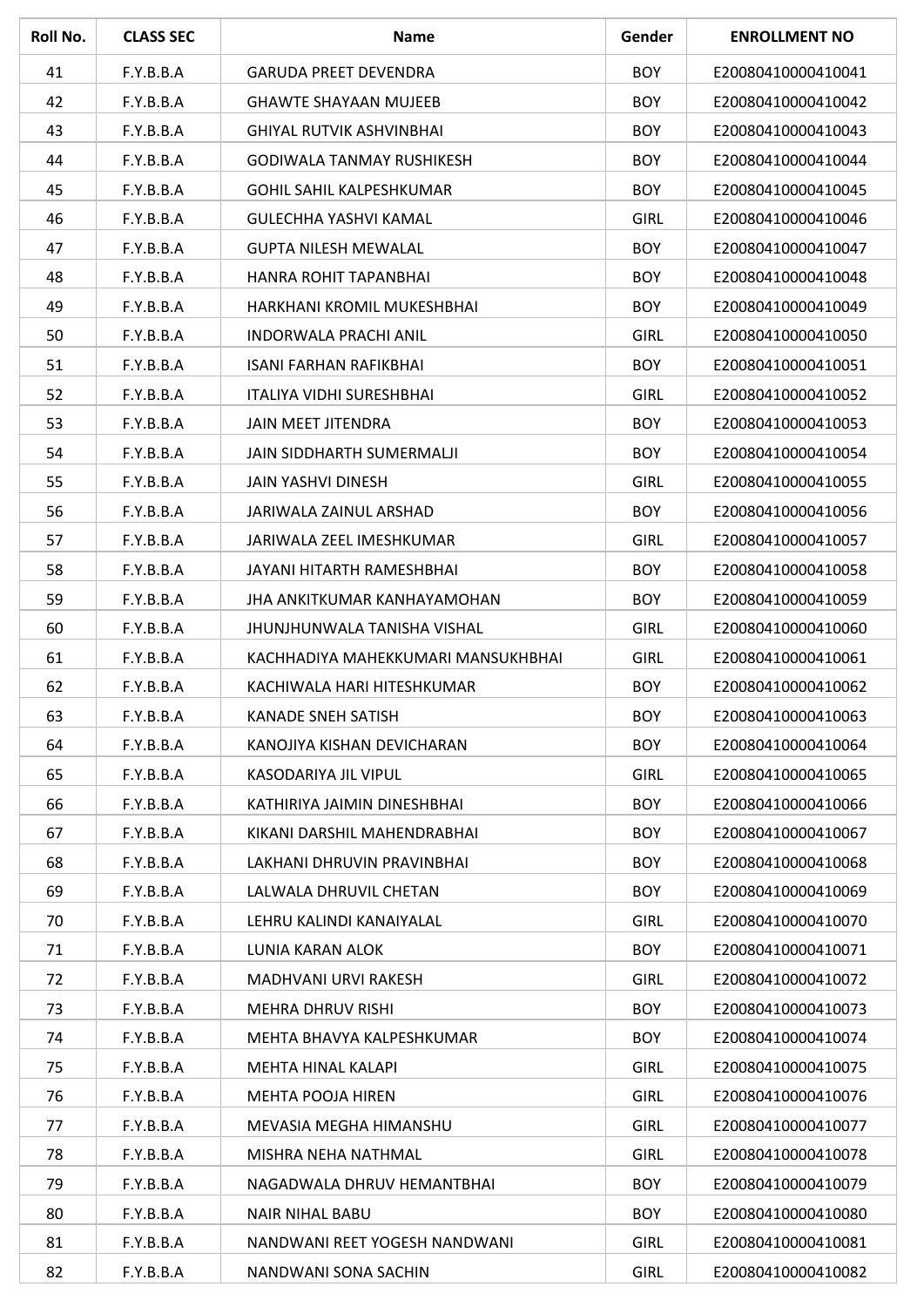| Roll No. | <b>CLASS SEC</b> | <b>Name</b>                     | Gender      | <b>ENROLLMENT NO</b> |
|----------|------------------|---------------------------------|-------------|----------------------|
| 83       | F.Y.B.B.A        | NARANG ANSHUL JITENDRA          | <b>BOY</b>  | E20080410000410083   |
| 84       | F.Y.B.B.A        | NAROLA KAUSHIKKUMAR JAYESHBHAI  | <b>BOY</b>  | E20080410000410084   |
| 85       | F.Y.B.B.A        | NOTICEWALA JAY BHADRESHKUMAR    | <b>BOY</b>  | E20080410000410085   |
| 86       | F.Y.B.B.A        | PANCHAL SIDDHARTH JATIN         | <b>BOY</b>  | E20080410000410086   |
| 87       | F.Y.B.B.A        | PANCHOLI ANUSHA PRITESHBHAI     | <b>GIRL</b> | E20080410000410087   |
| 88       | F.Y.B.B.A        | PANDEY DEVBRAT ARUN             | <b>BOY</b>  | E20080410000410088   |
| 89       | F.Y.B.B.A        | PANSARA KESHVI VIPULBHAI        | <b>GIRL</b> | E20080410000410089   |
| 90       | F.Y.B.B.A        | PARASHAR PRIYANSHU SACHIN       | <b>BOY</b>  | E20080410000410090   |
| 91       | F.Y.B.B.A        | PAREKH AASHI TEJASH             | <b>GIRL</b> | E20080410000410091   |
| 93       | F.Y.B.B.A        | PATEL ARYAN RAJESHBHAI          | <b>BOY</b>  | E20080410000410093   |
| 94       | F.Y.B.B.A        | PATEL BANSARI CHANDRESHBHAI     | <b>GIRL</b> | E20080410000410094   |
| 95       | F.Y.B.B.A        | PATEL JAINIL DIPAK              | <b>BOY</b>  | E20080410000410095   |
| 96       | F.Y.B.B.A        | PATEL KEVINKUMAR OJAS           | <b>BOY</b>  | E20080410000410096   |
| 97       | F.Y.B.B.A        | PATEL KEYA CHETANBHAI           | <b>GIRL</b> | E20080410000410097   |
| 98       | F.Y.B.B.A        | PATEL MISHA NISHANT             | <b>GIRL</b> | E20080410000410098   |
| 99       | F.Y.B.B.A        | PATEL NILKANTH NARENDRABHAI     | <b>BOY</b>  | E20080410000410099   |
| 100      | F.Y.B.B.A        | PATEL PARISHREE JAGDISHBHAI     | <b>GIRL</b> | E20080410000410100   |
| 101      | F.Y.B.B.A        | PATEL PRIYANSHU DIPAK           | <b>BOY</b>  | E20080410000410101   |
| 102      | F.Y.B.B.A        | PATEL SUFIYAN SALIMBHAI         | <b>BOY</b>  | E20080410000410102   |
| 103      | F.Y.B.B.A        | PATEL VEDANT HASMUKHBHAI        | <b>BOY</b>  | E20080410000410103   |
| 104      | F.Y.B.B.A        | PATEL ZENILKUMAR RAJESHBHAI     | <b>BOY</b>  | E20080410000410104   |
| 105      | F.Y.B.B.A        | PATHAN TANZIMBANU HABIBKHAN     | <b>GIRL</b> | E20080410000410105   |
| 106      | F.Y.B.B.A        | PHAGNANI VAISHALI GOPAL         | <b>GIRL</b> | E20080410000410106   |
| 107      | F.Y.B.B.A        | PINCHA VIKASHA SANJAYBHAI       | <b>GIRL</b> | E20080410000410107   |
| 108      | F.Y.B.B.A        | PRAJAPATI AAYUSHI RAMESH        | <b>GIRL</b> | E20080410000410108   |
| 109      | F.Y.B.B.A        | RAJPUT LAVKESH RAMCHANDRA       | <b>BOY</b>  | E20080410000410109   |
| 110      | F.Y.B.B.A        | RAKHOLIYA ANKURKUMAR KANAKBHAI  | <b>BOY</b>  | E20080410000410110   |
| 111      | F.Y.B.B.A        | RANKA VANSH GAUTAMKUMAR         | <b>BOY</b>  | E20080410000410111   |
| 112      | F.Y.B.B.A        | RAO ROSHANI MADANRAO            | <b>GIRL</b> | E20080410000410112   |
| 113      | F.Y.B.B.A        | RATHOD AMISHA VIMALKUMAR        | <b>GIRL</b> | E20080410000410113   |
| 115      | F.Y.B.B.A        | REVACHANDANI NAMRATA ANANDKUMAR | <b>GIRL</b> | E20080410000410115   |
| 116      | F.Y.B.B.A        | ROTLIWALA JAYDEV VIMALBHAI      | <b>BOY</b>  | E20080410000410116   |
| 117      | F.Y.B.B.A        | SADANA TANISHKA VIJAY           | <b>GIRL</b> | E20080410000410117   |
| 118      | F.Y.B.B.A        | SALIYA MANN RAMESH              | <b>BOY</b>  | E20080410000410118   |
| 120      | F.Y.B.B.A        | SETHIA KHUSHI ARUN              | <b>GIRL</b> | E20080410000410120   |
| 121      | F.Y.B.B.A        | SHAH ANOKHI JAYESH              | <b>GIRL</b> | E20080410000410121   |
| 122      | F.Y.B.B.A        | SHAH AYUSH PRADIPBHAI           | <b>BOY</b>  | E20080410000410122   |
| 123      | F.Y.B.B.A        | SHAH ESHA AMITKUMAR             | <b>GIRL</b> | E20080410000410123   |
| 124      | F.Y.B.B.A        | SHAH HIYANSHI KETAN             | <b>GIRL</b> | E20080410000410124   |
| 125      | F.Y.B.B.A        | SHAH JINESH KETANKUMAR          | <b>BOY</b>  | E20080410000410125   |
| 126      | F.Y.B.B.A        | SHAH KRISH SHITALBHAI           | <b>BOY</b>  | E20080410000410126   |
| 127      | F.Y.B.B.A        | SHAH PARTH AMIT                 | <b>BOY</b>  | E20080410000410127   |